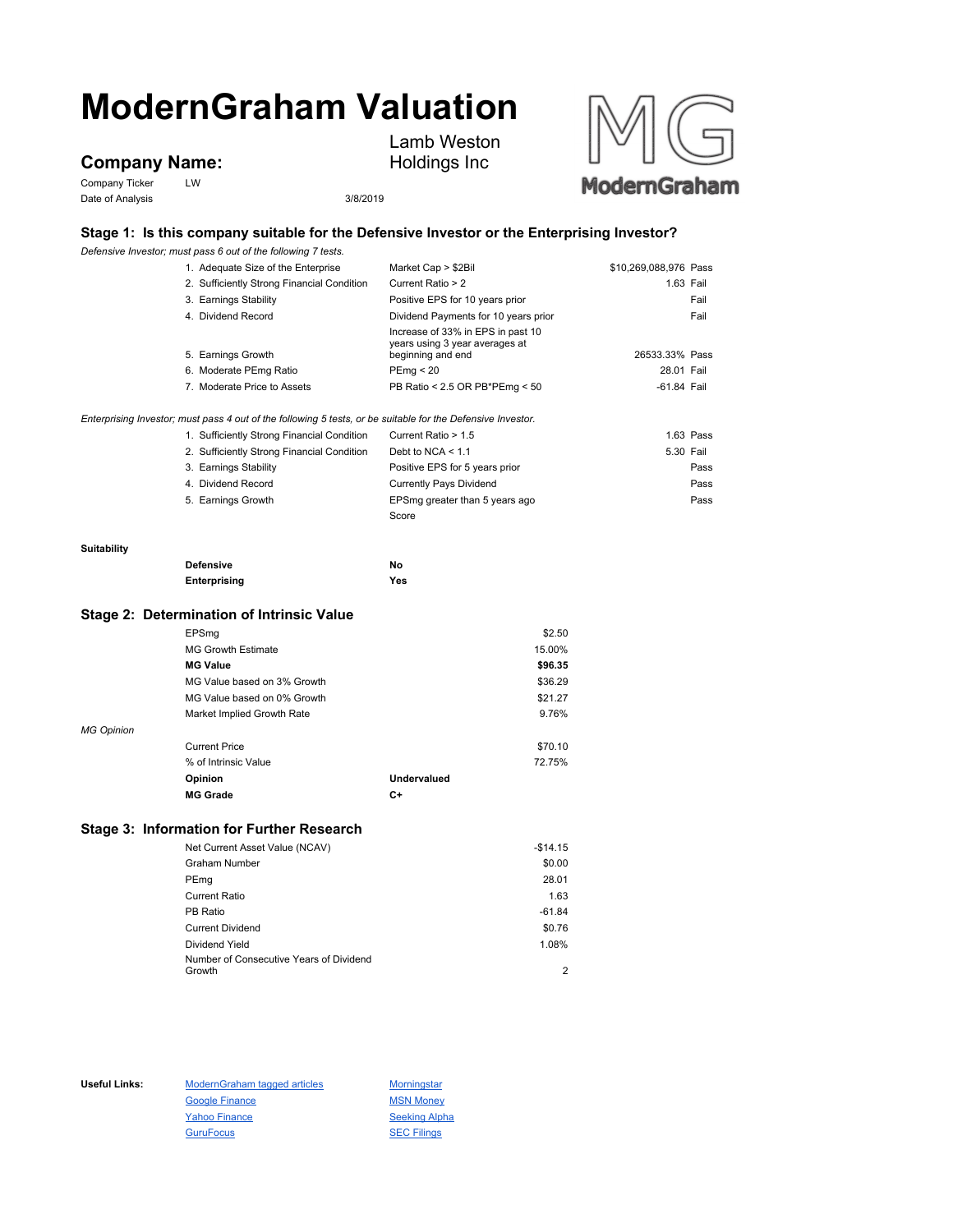| <b>EPS History</b> |        | <b>EPSmg History</b>                 |                 |
|--------------------|--------|--------------------------------------|-----------------|
| Next Fiscal Year   |        |                                      |                 |
| Estimate           |        | \$2.95 Next Fiscal Year Estimate     | \$2.50          |
| May2018            | \$2.82 | May2018                              | \$2.08          |
| May2017            | \$2.22 | May2017                              | \$1.51          |
| May2016            | \$1.51 | May2016                              | \$0.99          |
| May2015            | \$1.83 | May2015                              | \$0.61          |
| May2014            | \$0.00 | May2014                              | \$0.00          |
| Dec2013            | \$0.00 | Dec2013                              | \$0.00          |
| Dec2012            | \$0.00 | Dec2012                              | \$0.00          |
| Dec2011            | \$0.00 | Dec2011                              | \$0.00          |
| Dec2010            | \$0.00 | Dec2010                              | \$0.00          |
| Dec2009            | \$0.00 | Dec2009                              | \$0.00          |
| Dec2008            | \$0.00 | Dec2008                              | \$0.00          |
| Dec2007            | \$0.00 | Dec2007                              | \$0.00          |
| Dec2006            | \$0.00 | Dec2006                              | \$0.00          |
| Dec2005            | \$0.00 | Dec2005                              | \$0.00          |
| Dec2004            | \$0.00 | Dec2004                              | \$0.00          |
| Dec2003            | \$0.00 | Dec2003                              | \$0.00          |
| Dec2002            |        | \$0.00 Balance Sheet Information     | 11/1/2018       |
| Dec2001            |        | \$0.00 Total Current Assets          | \$1,134,600,000 |
| Dec2000            |        | \$0.00 Total Current Liabilities     | \$696,800,000   |
| Dec1999            |        | \$0.00 Long-Term Debt                | \$2,321,800,000 |
|                    |        | <b>Total Assets</b>                  | \$3,052,500,000 |
|                    |        | Intangible Assets                    | \$167,000,000   |
|                    |        | <b>Total Liabilities</b>             | \$3,219,600,000 |
|                    |        | Shares Outstanding (Diluted Average) | 147,400,000     |